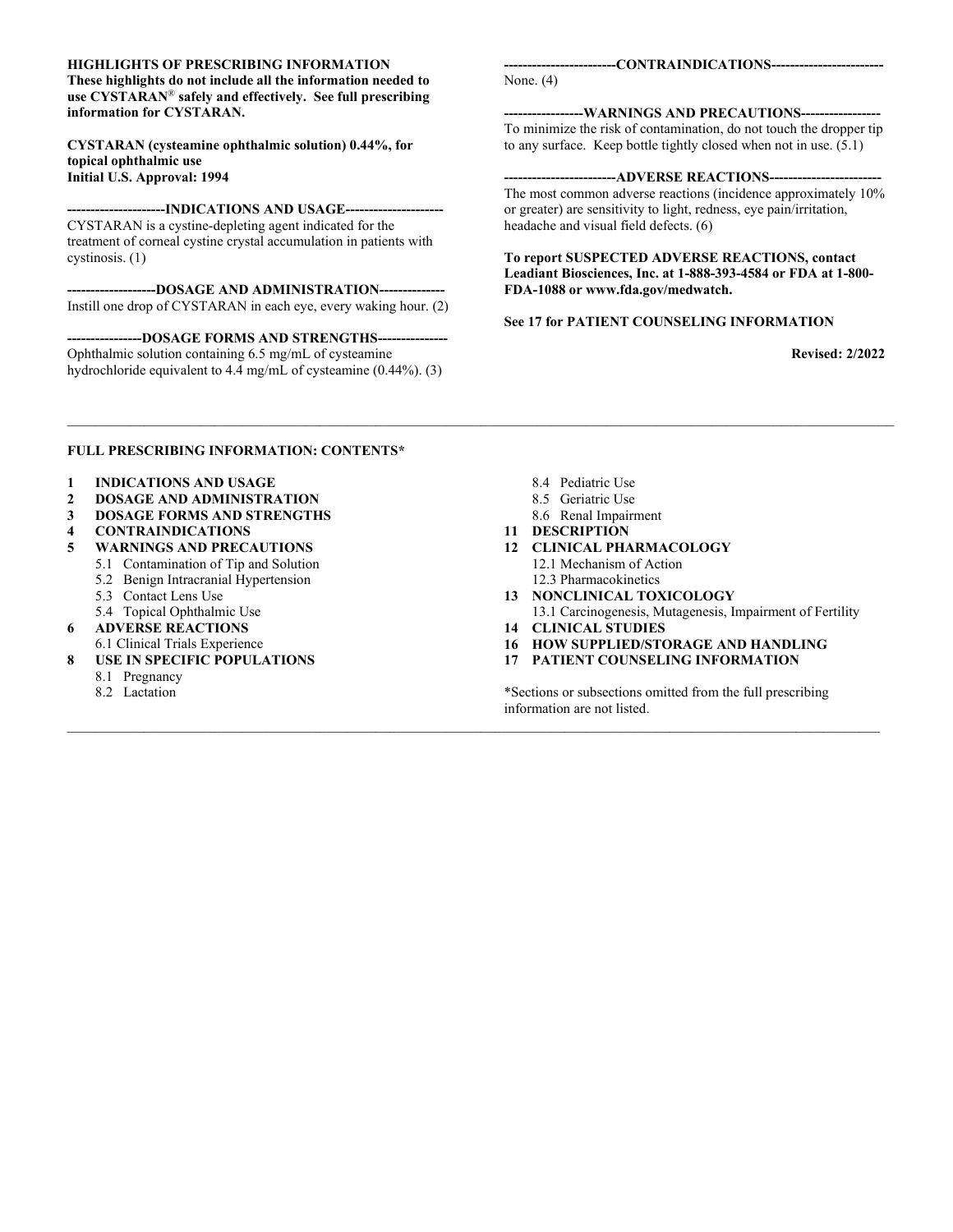# **FULL PRESCRIBING INFORMATION**

# **1 INDICATIONS AND USAGE**

CYSTARAN is a cystine-depleting agent indicated for the treatment of corneal cystine crystal accumulation in patients with cystinosis.

# **2 DOSAGE AND ADMINISTRATION**

Instill one drop of CYSTARAN in each eye, every waking hour.

Do not touch dropper tip to any surface, as this may contaminate the solution.

Discard after 1 week of use.

## **3 DOSAGE FORMS AND STRENGTHS**

Ophthalmic solution containing 6.5 mg/mL of cysteamine hydrochloride equivalent to 4.4 mg/mL of cysteamine (0.44%).

## **4 CONTRAINDICATIONS**

None.

# **5 WARNINGS AND PRECAUTIONS**

### **5.1 Contamination of Tip and Solution**

To minimize contaminating the dropper tip and solution, care should be taken not to touch the eyelids or surrounding areas with the dropper tip of the bottle. Keep bottle tightly closed when not in use.

## **5.2 Benign Intracranial Hypertension**

There have been reports of benign intracranial hypertension (or pseudotumor cerebri) associated with oral cysteamine treatment that has resolved with the addition of diuretic therapy.

There have also been reports associated with ophthalmic use of cysteamine; however, all of these patients were on concurrent oral cysteamine.

## **5.3 Contact Lens Use**

CYSTARAN contains benzalkonium chloride, which may be absorbed by soft contact lenses. Contact lenses should be removed prior to application of solution and may be reinserted 15 minutes following its administration *[see Patient Counseling Information (17)]*.

## **5.4 Topical Ophthalmic Use**

CYSTARAN is for topical ophthalmic use.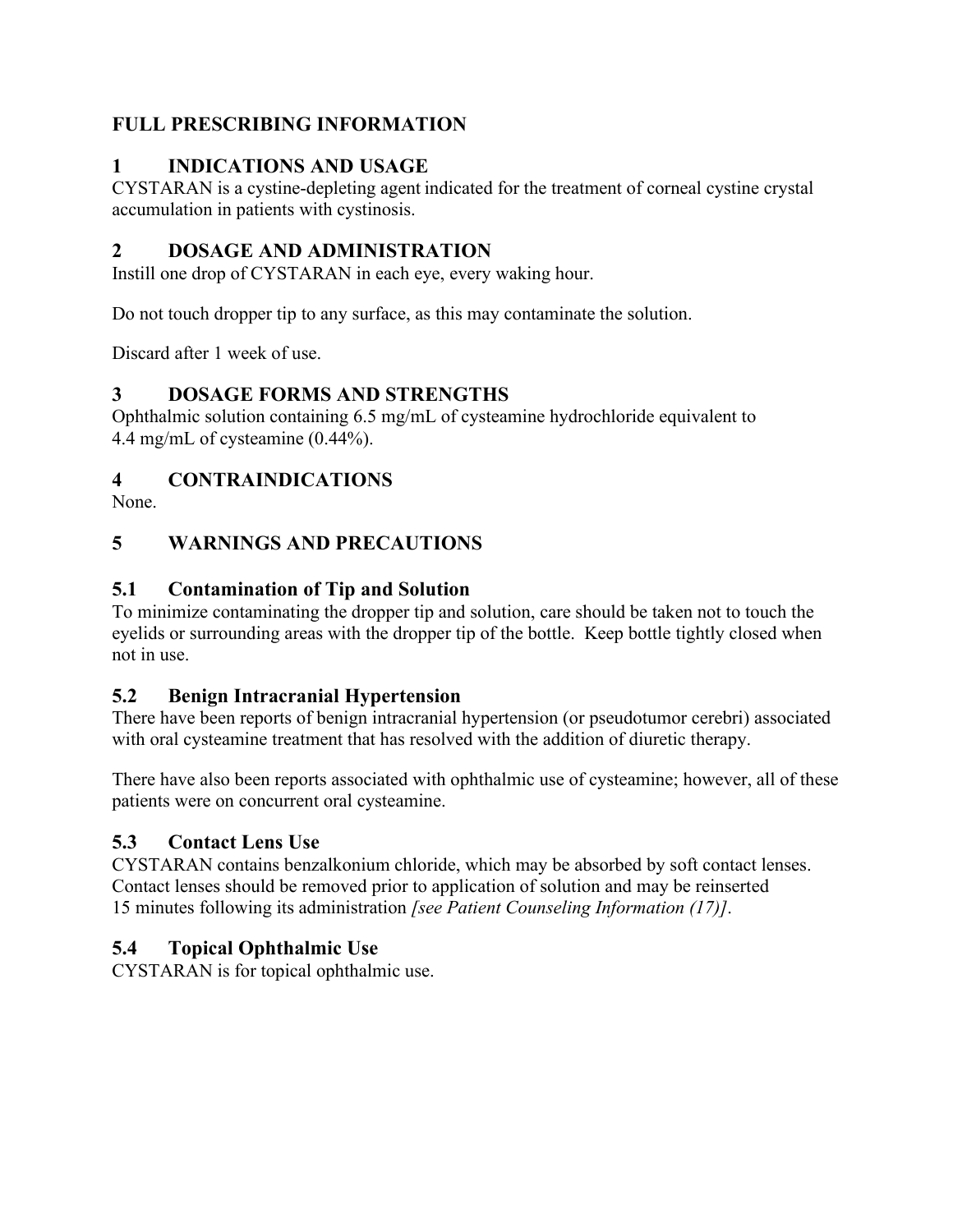### **6 ADVERSE REACTIONS**

### **6.1 Clinical Trials Experience**

Because clinical trials are conducted under widely varying conditions, adverse reaction rates observed in the clinical trials of a drug cannot be directly compared to rates in the clinical trials of another drug and may not reflect the rates observed in practice.

The safety data described below reflect exposure in controlled clinical trials of six months to 19 years duration in approximately 300 patients.

The most frequently reported ocular adverse reactions occurring in  $\geq$ 10% of patients were sensitivity to light, redness, and eye pain/irritation, headache and visual field defects.

## **8 USE IN SPECIFIC POPULATIONS**

### **8.1 Pregnancy**

### Risk Summary

There are no adequate and well controlled studies of ophthalmic cysteamine in pregnant women to inform any drug associated risks. Oral administration of cysteamine to pregnant rats throughout the period of organogenesis was teratogenic at doses 86 to 345 times the recommended human ophthalmic dose (based on body surface area) *[see Data]*. CYSTARAN should be used during pregnancy only if the potential benefit justifies the potential risk to the fetus.

### Data

### *Animal Data*

Teratology studies have been performed in rats at oral doses in the range of 37.5 mg/kg/day to 150 mg/kg/day (86 to 345 times the recommended human ophthalmic dose based on a body surface area) and have revealed cysteamine bitartrate to be teratogenic. Observed teratogenic findings were intrauterine death, cleft palate, kyphosis, heart ventricular septal defects, microcephaly, exencephaly, and growth deficits.

### **8.2 Lactation**

### Risk Summary

There is no information regarding the presence of cysteamine in human milk, the effects on the breastfed infants, or the effects on milk production. Cysteamine administered orally is present in milk of lactating rats. It is not known whether measurable levels of cysteamine would be present in maternal milk following topical ocular administration of CYSTARAN.

### **8.4 Pediatric Use**

The safety and effectiveness of CYSTARAN (cysteamine ophthalmic solution) 0.44% have been established in pediatric patients.

### **8.5 Geriatric Use**

When the clinical studies with CYSTARAN were conducted, the reduced life expectancy from cystinosis did not make it possible to include patients in the geriatric age range.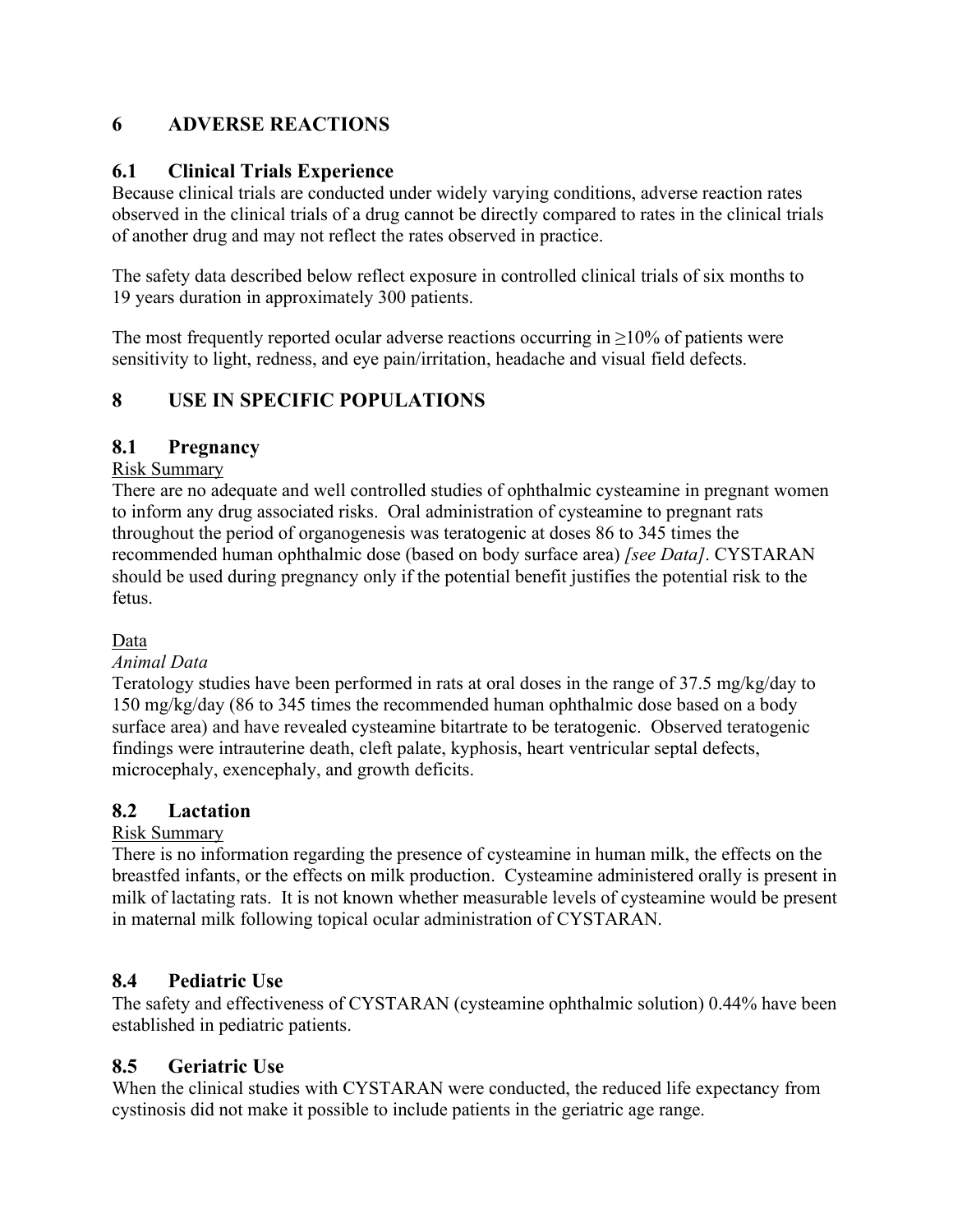### **8.6 Renal Impairment**

The effect of renal impairment on the pharmacokinetics of cysteamine following ophthalmic administration of cysteamine ophthalmic solution has not been evaluated because ophthalmic exposure compared to systemic exposure is negligible. The majority of the patients in the ophthalmic clinical studies are assumed to have had some degree of renal impairment due to their underlying systemic disease. The total daily ophthalmic dose is less than 2% of the recommended oral daily dose of cysteamine; thus, the systemic exposure following ophthalmic administration is expected to be negligible compared to oral administration.

# **11 DESCRIPTION**

CYSTARAN is a sterile ophthalmic solution containing 6.5 mg/mL of cysteamine hydrochloride, equivalent to 4.4 mg/mL of cysteamine (0.44%) as the active ingredient. Cysteamine is a cystine-depleting agent which lowers the cystine content of cells in patients with cystinosis.

 $HS<sub>2</sub>$  $H<sub>2</sub>$  HCl

```
Molecular Formula: C<sub>2</sub>H<sub>7</sub>NS HCl
Molecular Weight: 113.61
```
Each milliliter of CYSTARAN contains: Active: cysteamine 4.4 mg (equivalent to cysteamine hydrochloride 6.5 mg); Preservative: benzalkonium chloride 0.1 mg; Inactive Ingredients: sodium chloride, hydrochloric acid and/or sodium hydroxide (to adjust pH to 4.1-4.5), and purified water.

# **12 CLINICAL PHARMACOLOGY**

## **12.1 Mechanism of Action**

Cysteamine acts as a cystine-depleting agent by converting cystine to cysteine and cysteinecysteamine mixed disulfides and reduces corneal cystine crystal accumulation.

## **12.3 Pharmacokinetics**

The peak plasma concentration of cysteamine following ocular administration of cysteamine ophthalmic solution in humans is unknown, but it is expected to be substantially less than the peak plasma concentration following oral administration of cysteamine bitartrate.

# **13 NONCLINICAL TOXICOLOGY**

# **13.1 Carcinogenesis, Mutagenesis, Impairment of Fertility**

### **Carcinogenesis**

Cysteamine has not been tested for its carcinogenic potential in long-term animal studies.

### Mutagenesis

Cysteamine was not mutagenic in the Ames test. It produced a negative response in an *in vitro* sister chromatid exchange assay in human lymphocytes but a positive response in a similar assay in hamster ovarian cells.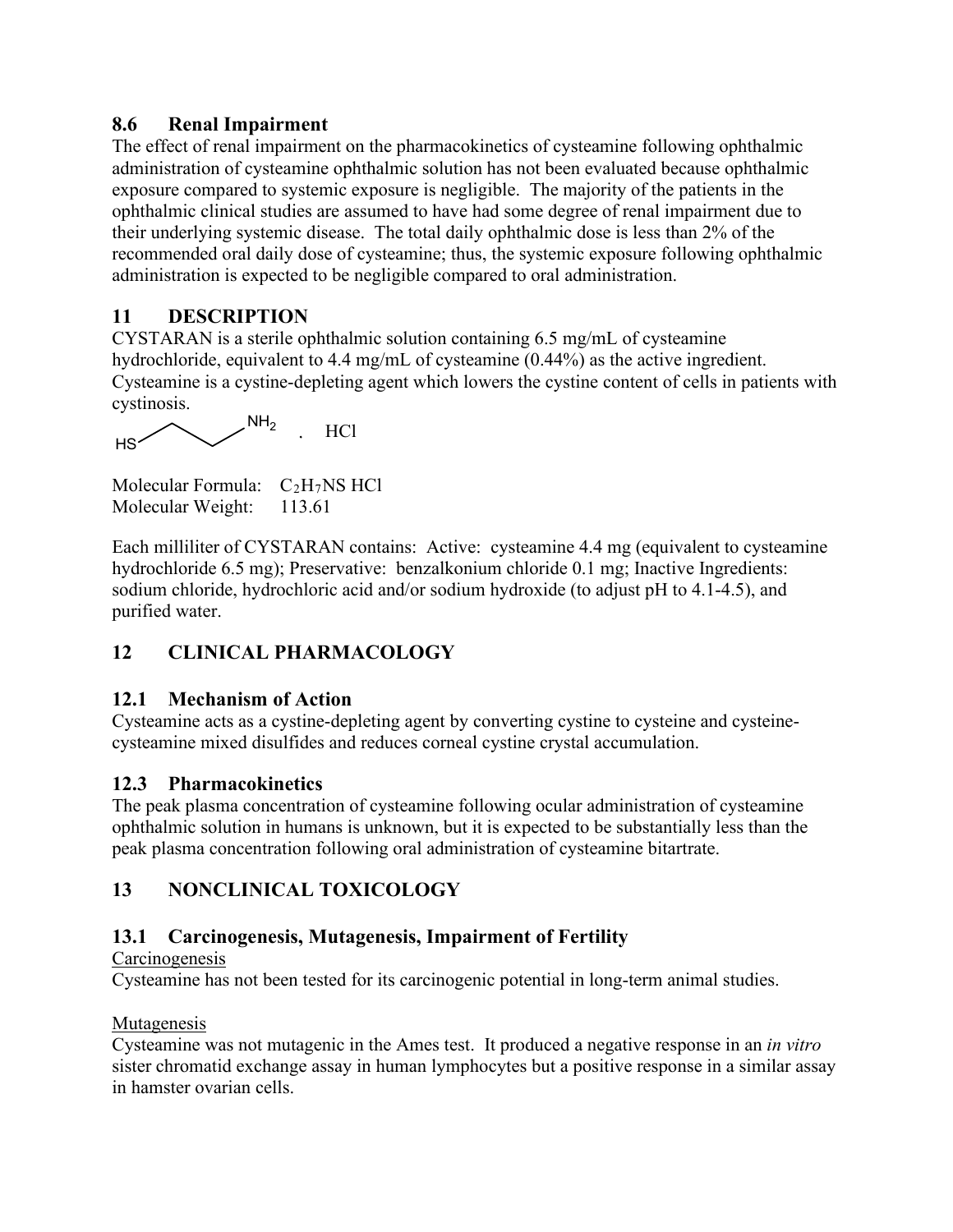Impairment of Fertility

Repeat breeding reproduction studies were conducted in male and female rats. Cysteamine was found to have no effect on fertility and reproductive performance at an oral dose of 75 mg/kg/day (173 times the recommended human ophthalmic dose based on body surface area). At an oral dose of 375 mg/kg/day (864 times the recommended human ophthalmic dose based on body surface area), it reduced the fertility of the adult rats and the survival of their offspring.

# **14 CLINICAL STUDIES**

Clinical efficacy was evaluated in controlled clinical trials in approximately 300 patients. The primary efficacy end point was the response rate of eyes that had a reduction of at least 1 unit in the photo-rated Corneal Cystine Crystal Score (CCCS) at some time point during the study when baseline  $\text{CCCS} \geq 1$ , or a lack of an increase of more than 1 unit in CCCS throughout the study when baseline CCCS <1.

Study 1 combined the data from three smaller studies. For eyes with a lower baseline of CCCS <1, the response rate was  $13\%$  (4/30) [95% CI: (4, 32)]. For eyes with a higher baseline of CCCS ≥1, the response rate was  $32\%$  (94/291) [95% CI: (27, 38)].

Study 2 evaluated ocular cystinosis patients who had a baseline of  $CCCS \geq 1$ . The response rate was 67% (10/15) [95% CI: (38, 88)].

Study 3 also evaluated ocular cystinosis patients; for eyes with a baseline of  $\text{CCCS} \geq 1$ , the response rate was 33% (3/9) [95% CI: (8, 70)].

Corneal crystals accumulate if CYSTARAN is discontinued.

## **16 HOW SUPPLIED/STORAGE AND HANDLING**

Fifteen (15) mL of CYSTARAN (cysteamine ophthalmic solution) 0.44% is supplied in the following bottles:

- an opaque, white, low-density polyethylene (LDPE) 70 mm tall bottle with a 15 mm white, LDPE controlled dropper tip and closed with a white, polypropylene screw cap. The bottle is stored in a carton. NDC 54482-020-01
- an opaque, white, LDPE 88 mm tall bottle with a 1.6 mm blue, silicone rubber flowcontrolled dropper tip and closed with a white, high-density polyethylene (HDPE) screw cap. The bottle is foil-wrapped and stored in a carton. NDC 54482-020-02

Storage: Store in freezer at -25 $\rm{°C}$  to -15 $\rm{°C}$  (-13 $\rm{°F}$  to 5 $\rm{°F}$ ) in the original carton. Thaw for approximately 24 hours before use. Store thawed bottle at 2°C to 25°C (36°F to 77°F) for up to 1 week. The thawed bottle does not require refrigeration between use. Do not refreeze the thawed medication. Discard after 1 week of use.

# **17 PATIENT COUNSELING INFORMATION**

### Storage of Bottles

1. Patients should be advised to store bottles in the freezer in the original carton.